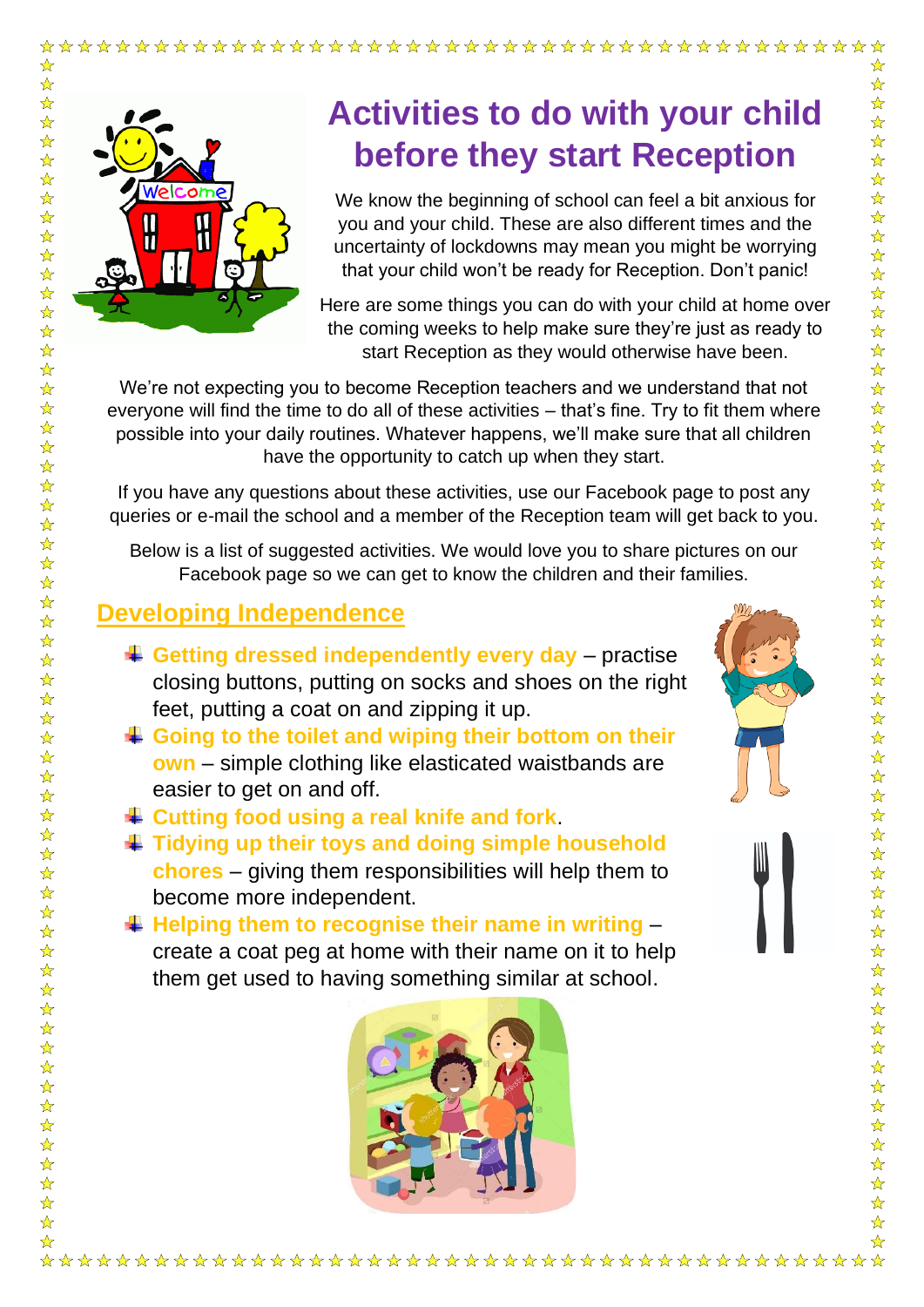| ☆                                                                                                                                                     | ☆                                                                                                                                                                                                                                                                                                                                                                                                                                                                                                                            |
|-------------------------------------------------------------------------------------------------------------------------------------------------------|------------------------------------------------------------------------------------------------------------------------------------------------------------------------------------------------------------------------------------------------------------------------------------------------------------------------------------------------------------------------------------------------------------------------------------------------------------------------------------------------------------------------------|
| ☆<br>☆<br>☆<br>☆                                                                                                                                      | ☆<br>☆<br><b>Nursery/ Pre-school Activities</b><br>☆<br>$\frac{\lambda}{\lambda}$                                                                                                                                                                                                                                                                                                                                                                                                                                            |
| ☆<br>☆<br>☆<br>$\frac{1}{\sqrt{2}}$<br>☆<br>☆                                                                                                         | $\frac{1}{\sqrt{2}}$<br>$\frac{\lambda}{\lambda}$<br>$\downarrow$ Practise turn-taking activities – such as<br>$\frac{1}{\mathbf{k}^{\prime}}$<br>playing with a toy or game.<br>듖<br>$\frac{1}{\sqrt{2}}$<br>$\frac{1}{2}$ Eating together – get your child used to<br>☆<br>☆<br>eating with others.                                                                                                                                                                                                                        |
| $\frac{1}{\sqrt{2}}$<br>$\frac{1}{\mathcal{N}}$<br>☆<br>☆<br>☆<br>☆<br>$\frac{\lambda}{\lambda}$<br>$\frac{1}{\mathcal{N}}$<br>$\frac{1}{\mathbf{k}}$ | ☆<br>$\downarrow$ Playing together – lots of learning in<br>☆<br>Reception happens through play. Get<br>$\frac{1}{\sqrt{2}}$<br>$\frac{1}{\sqrt{2}}$<br>down onto the carpet so you're at their<br>$\frac{1}{\sqrt{2}}$<br>level and enjoy some play with your child. Follow their lead with what<br>$\frac{1}{\sqrt{2}}$<br>$\frac{\lambda}{\lambda}$<br>they're doing or how they're playing. Then, try to get them to follow<br>$\frac{1}{\sqrt{2}}$<br>your lead and also create games together.<br>$\frac{1}{\sqrt{2}}$ |
| $\frac{1}{\mathcal{N}}$<br>$\frac{1}{\sqrt{2}}$                                                                                                       | ☆<br><b>Phonics</b><br>$\frac{1}{\sqrt{2}}$                                                                                                                                                                                                                                                                                                                                                                                                                                                                                  |
| ☆<br>☆<br>☆<br>☆<br>$\frac{1}{\mathcal{N}}$<br>☆                                                                                                      | ☆<br>$\downarrow$ At Hamstel we follow the Read Write Inc.<br>$\frac{\lambda}{\lambda}$<br><b>Read Write Inc</b><br>$\frac{1}{\sqrt{2}}$<br>scheme for phonics. Watch the following<br>☆<br>parent video to find out a little more:<br>☆<br>$\frac{1}{\sqrt{2}}$<br>https://www.youtube.com/watch?v=bXOJUPNVnLc                                                                                                                                                                                                              |
| ☆<br>☆<br>☆<br>☆                                                                                                                                      | $\frac{\lambda}{\lambda}$<br>$\ddot{*}$ Recognise sounds and words in the environment. Help your child<br>$\frac{1}{\sqrt{2}}$<br>to hear the initial sounds in words $-$ e.g. look at that t-ree, first<br>$\frac{1}{\sqrt{2}}$<br>$\frac{1}{\sqrt{2}}$<br>sound 't'.                                                                                                                                                                                                                                                       |
| ☆<br>☆<br>☆                                                                                                                                           | $\frac{1}{\sqrt{2}}$<br>Segment sounds in words orally while doing your usual routine -<br>$\frac{1}{\sqrt{2}}$<br>e.g. get you c-oa-t on, where is your b-a-g<br>☆                                                                                                                                                                                                                                                                                                                                                          |
| ☆<br>$\frac{1}{\mathcal{N}}$<br>☆<br>☆                                                                                                                | ☆<br>$\ddagger$ Play I spy but sound the word and see if your child can blend it $-$<br>☆<br>e.g. I spy with my little eye a d-o-g.<br>$\frac{1}{\sqrt{2}}$<br>$\frac{1}{\sqrt{2}}$<br>$\textcolor{red}{\textbf{I}}$ Explore rhyming words                                                                                                                                                                                                                                                                                   |
| $\frac{1}{2}$<br>☆                                                                                                                                    | $\frac{1}{\sqrt{2}}$<br>$\frac{\lambda}{\lambda}$<br><b>Maths</b>                                                                                                                                                                                                                                                                                                                                                                                                                                                            |
| $\frac{1}{\sqrt{2}}$<br>$\frac{1}{\mathcal{N}}$<br>☆<br>☆<br>☆                                                                                        | $\frac{\lambda}{\lambda}$<br>$\frac{\lambda}{\lambda}$<br>$\ddag$ Practise counting to 10.<br>$\frac{\lambda}{\lambda}$<br>$\ddag$ Practise counting different toys and objects.<br>$\frac{1}{\sqrt{2}}$<br>☆<br>$\ddagger$ Look out for different numbers – can your child tell you which                                                                                                                                                                                                                                   |
| ☆<br>☆<br>☆                                                                                                                                           | $\frac{1}{\mathbf{k}}$<br>number it is.<br>$\frac{1}{\sqrt{2}}$<br>$\ddot{*}$ Shapes – can you find circles, squares and triangles?<br>$\frac{1}{\mathbf{k}^{\prime}}$                                                                                                                                                                                                                                                                                                                                                       |
| ☆<br>☆                                                                                                                                                | $\frac{1}{\sqrt{2}}$<br><b>Explore the videos and games on CBeebies Numberblocks</b><br>$\frac{1}{\mathbf{k}}$                                                                                                                                                                                                                                                                                                                                                                                                               |
| ☆<br>$\frac{1}{2}$<br>$\frac{\lambda}{\lambda}$                                                                                                       | ☆<br>$\frac{1}{\sqrt{2}}$<br>https://www.bbc.co.uk/cbeebies/shows/numberblocks<br>$\frac{1}{\sqrt{2}}$<br>$\frac{1}{\sqrt{2}}$                                                                                                                                                                                                                                                                                                                                                                                               |
| $\frac{1}{\mathcal{N}}$<br>☆<br>☆<br>☆<br>☆<br>☆<br>☆<br>☆                                                                                            | $\frac{1}{\sqrt{2}}$<br>$\frac{1}{\lambda}$<br>$\frac{1}{\mathbf{k}^{\prime}}$<br>6<br>$\frac{1}{\mathbf{k}}$<br>$\frac{1}{\mathcal{N}}$<br>$\frac{1}{\mathbf{k}^{\prime}}$<br>☆                                                                                                                                                                                                                                                                                                                                             |
|                                                                                                                                                       |                                                                                                                                                                                                                                                                                                                                                                                                                                                                                                                              |